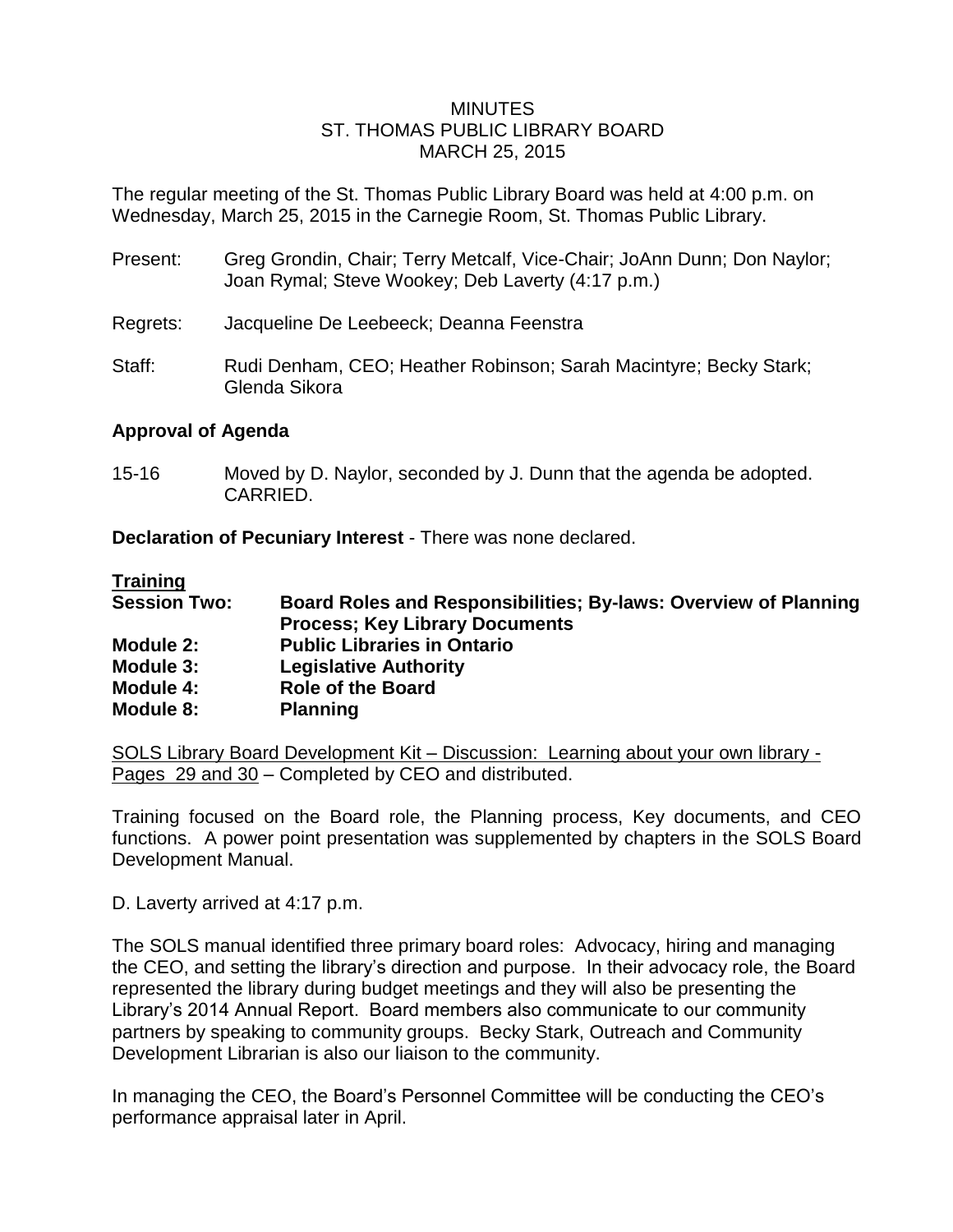Policy review and planning are part of the Board's role in setting the library's purpose and direction.

The 2013- 2017 Strategic Plan *Imagine the Future*, was briefly reviewed. The Board was reminded that the 4 key directions are:

- Enduring Relevance;
- Creating Connections;
- Service Excellence; and
- Versatile Spaces.

The last training session of Modules 7, 9 and 10 will be in April, though some new Board members were missing at each session, and there will need to be a "make-up" session.

## **Minutes of February 18, 2015**

15-17 Moved by T. Metcalf, seconded by J. Rymal that the Minutes of the Meeting of February 18, 2015 be approved. CARRIED.

### **Matters Arising from the Minutes** – There was none.

#### **Reports - Staff**

CEO's Report - Received for information.

#### Update

The elevator company is trying to obtain a part to fix the vintage elevator and hopefully it will be fixed and running by early next week. It was noted that the elevator would need to be replaced at some point.

Library Activities

Public Services Librarian Report - Received for information.

Systems and Public Services Librarian Report – Received for information.

S. Macintyre will provide a backgrounder report regarding the Makerspace at the April meeting.

Self Serve Lending Report – Received for information.

A discussion took place regarding where and what type of self serve lending machine our library might be able to purchase.

Outreach and Community Development Librarian Report - Received for information.

#### Update

The library has been invited to participate in the Iron Horse Festival: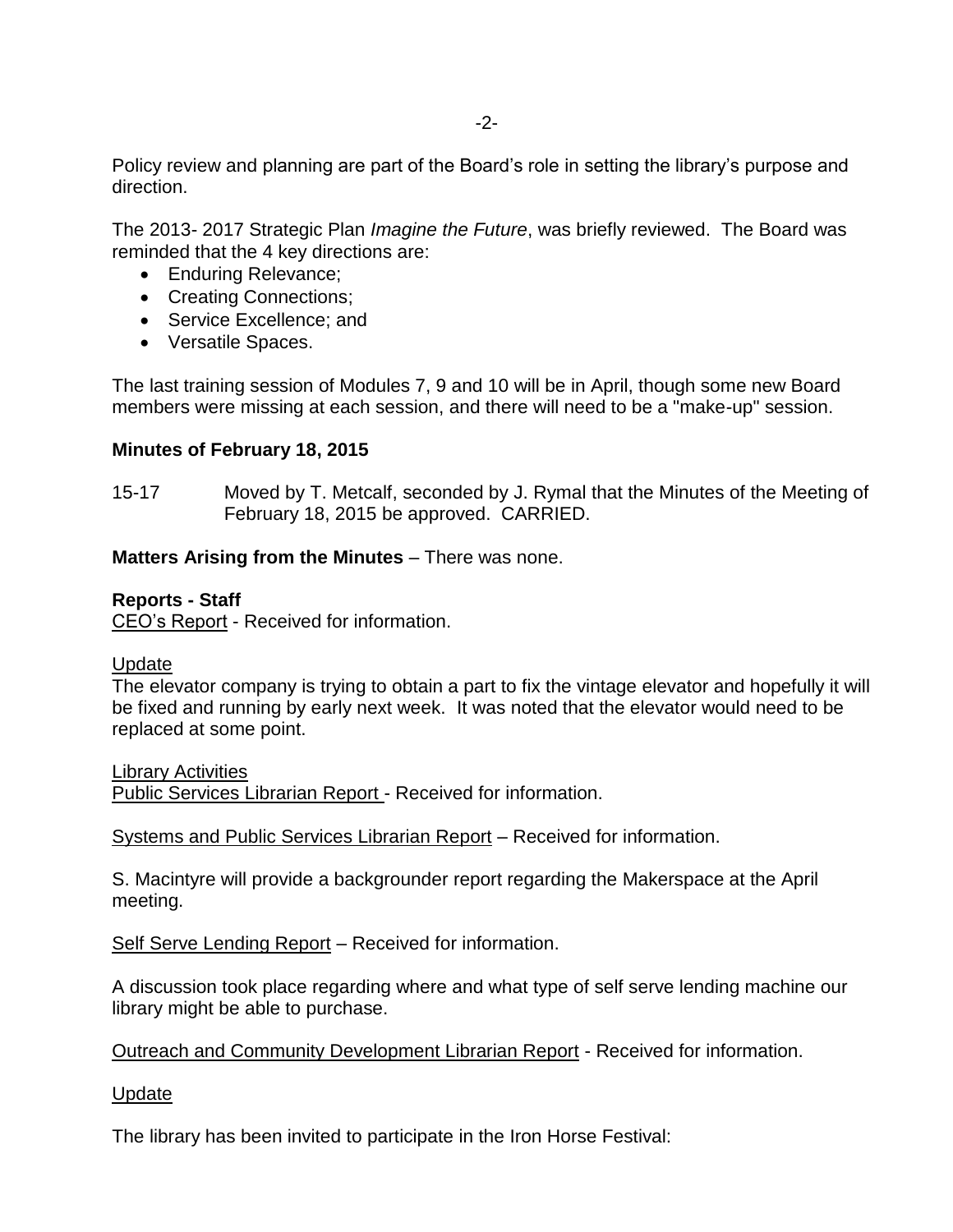This is a large community event featuring entertainment for all ages, vendors, informational booths from community organizations of all kinds, and a special "Kids Junction" area specifically for families with children. The library has been invited to be a part of the Kids Junction, offering information about library programs as well as crafts, games, and literacy-related activities for kids.

A discussion regarding how to improve the number of students who have Library cards at St. Thomas schools was discussed.

Ontario Library Association Superconference 2015 Summary Reports – Received for information.

G. Grondin thanked staff for attending and writing their reports.

Friends Book Sales Report – February 2015 - Received for information.

Friends Liaison Report - March 2015 - Received for information.

The Friends have donated an additional \$3,000 to the Library in 2015.

Thank you letter to the Friends from STPL - Received for information.

#### **Reports - Standing Committees**

Finance

Members of the Finance Committee are T. Metcalf, J. Dunn and D. Feenstra.

Board members were encouraged to attend a City Council Budget Open House on Thursday, March 26, 2015 from 5 to 7 p.m. in the Library's Local History Room.

The City Council 2015 Operating Budget approval meeting will be held on March 30, 2015.

#### Southern Ontario Library Service

T. Metcalf advised that there are two meetings per year at different libraries in the region.

#### Personnel

Members of the Personnel Committee are D. Naylor and J. Rymal. The committee needs to set up a meeting for the CEO's performance appraisal, and R. Denham will make arrangements.

#### Public Relations and Fundraising

Members of the Public Relations and Fundraising Committee are D. Laverty, S. Wookey and Jacqueline De Leebeeck.